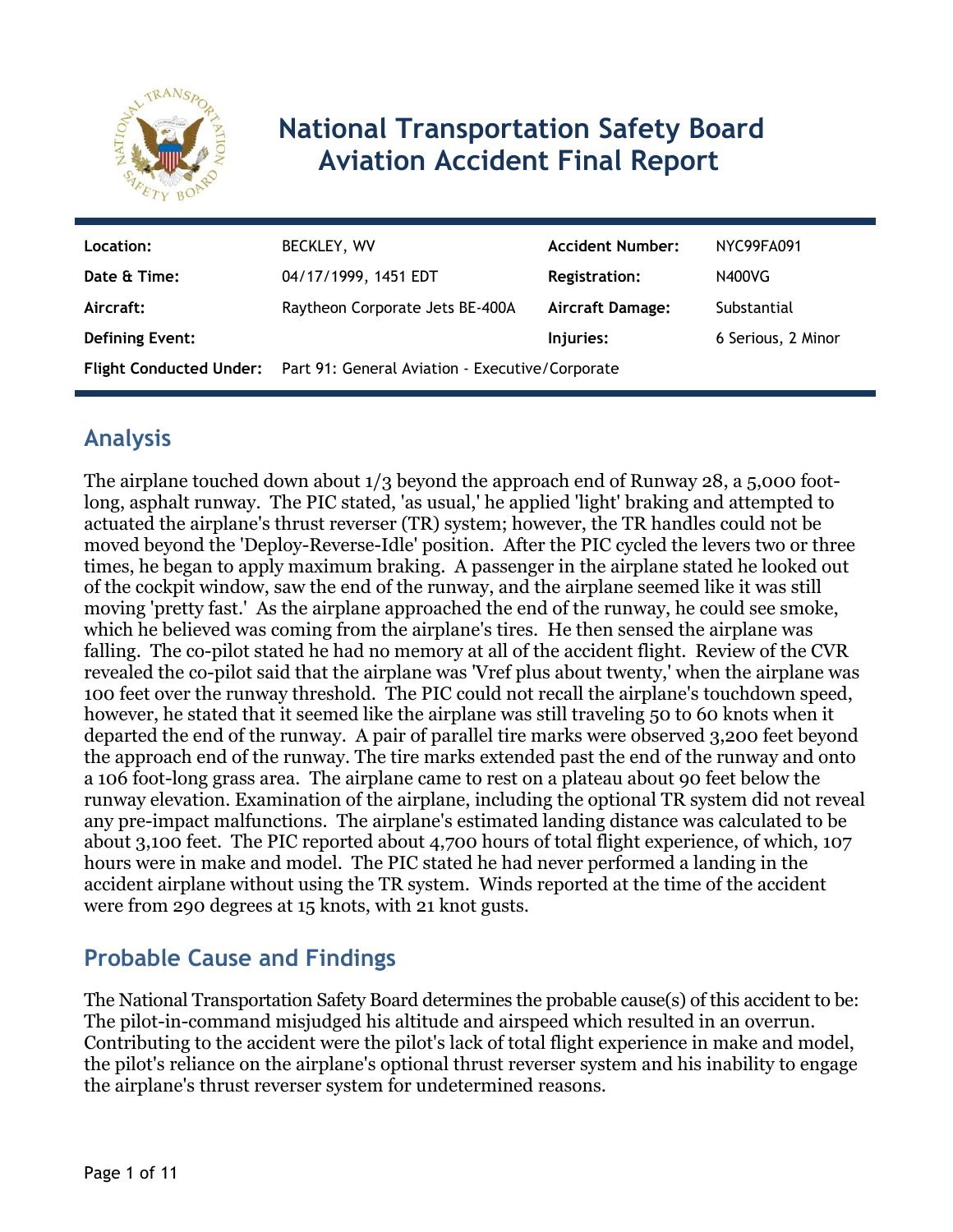#### **Findings**

Occurrence #1: OVERRUN Phase of Operation: LANDING - ROLL

Findings

1. (F) WEATHER CONDITION - GUSTS 2. (C) ALTITUDE - MISJUDGED - PILOT IN COMMAND 3. (C) AIRSPEED - MISJUDGED - PILOT IN COMMAND 4. (F) LACK OF TOTAL EXPERIENCE IN TYPE OF AIRCRAFT - PILOT IN COMMAND 5. (F) THRUST REVERSER - UNDETERMINED 6. (F) EXPECTANCY - PILOT IN COMMAND ---------- Occurrence #2: ON GROUND/WATER ENCOUNTER WITH TERRAIN/WATER

Phase of Operation: LANDING - ROLL

Findings 7. TERRAIN CONDITION - ROUGH/UNEVEN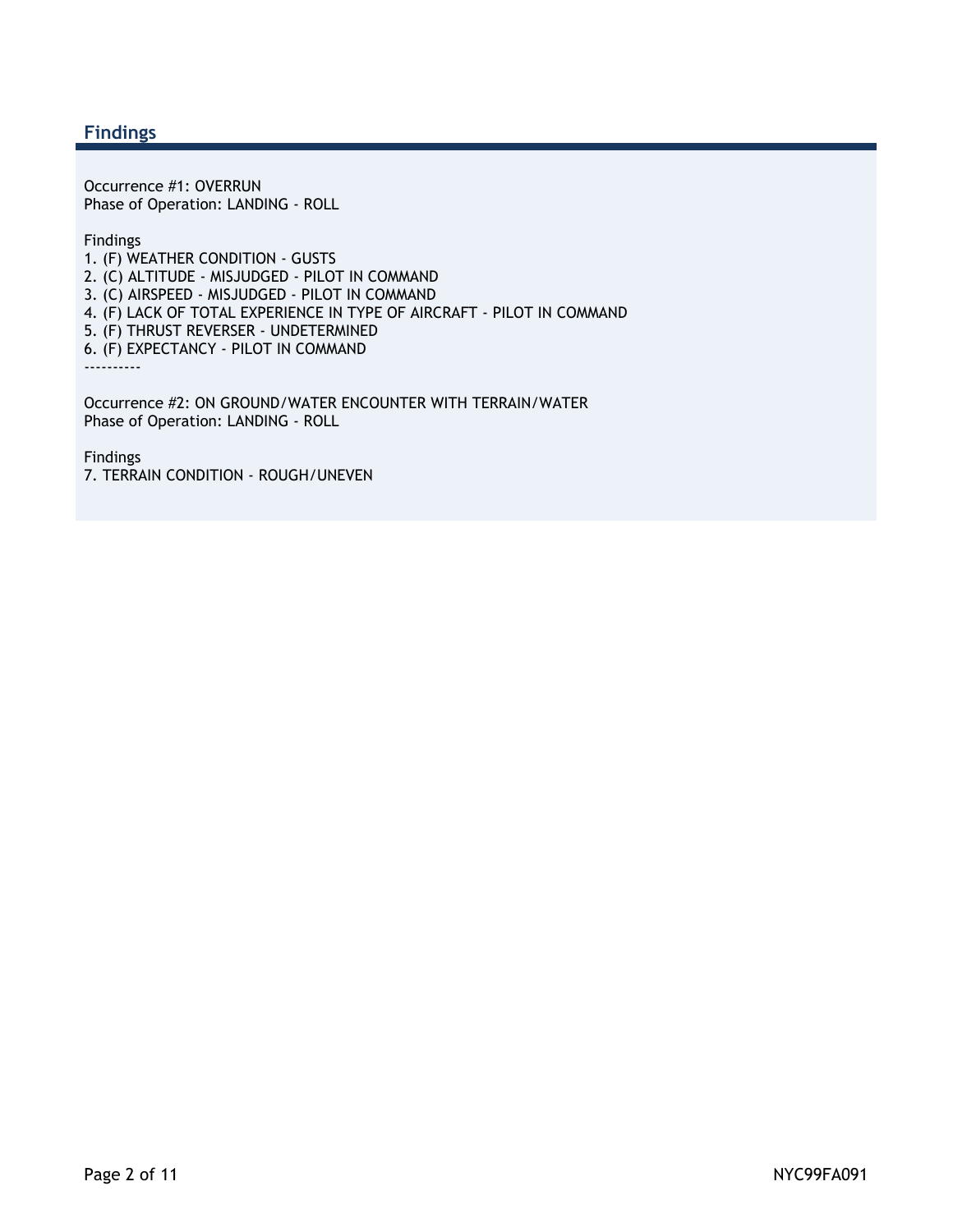### **Factual Information**

#### HISTORY OF FLIGHT

On April 17, 1999, about 1451 Eastern Daylight Time, a Raytheon BE-400A, a BeechJet, N400VG, was substantially damaged while landing at the Raleigh County Memorial Airport (BKW), Beckley, West Virginia. Two flight crew members, and four passengers were seriously injured. Two passengers sustained minor injures. Visual meteorological conditions prevailed and an instrument flight rules flight plan had been filed for the flight that departed Palm Beach International Airport (PBI), West Palm Beach, Florida, about 1310. The corporate flight was conducted under 14 CFR Part 91.

According to the pilot-in-command (PIC), he and the co-pilot flew from BKW, to PBI, the day before the accident. They arrived back at the airplane the following day about 1.5 to 2.0 hours prior to departure. The PIC described the return flight to BKW as uneventful. During the descent into the Beckley area, they received the automated weather observation system (AWOS) information and the PIC noted that there were some "pretty stiff winds;" however, he was not concerned, and asked the co-pilot to "bump up" the "Vref speed" an additional 5 knots.

The PIC said he conducted a visual approach to Runway 28, a 5,000 foot long, 100 foot wide, asphalt runway, and he utilized the runway's visual approach slope indicator (VASI) lights until the airplane reached "short final." He said that the final approach was extremely bumpy, but the airplane made a smooth, normal touchdown on the runway, and did not bounce. Additionally, he commanded deployment of the airplane's speed brakes, which was acknowledged by the co-pilot. The PIC stated he did not verify deployment of the speed brakes; however, he felt certain that the speed brakes did deploy. The PIC could not recall the airplane's touchdown speed or the touchdown point; however, he stated, he usually landed on the first 1,000 feet of the runway. The PIC further stated that "as usual," he applied "light braking" after touchdown and initiated the airplane's thrust reversers (TR); however, he was unable to actuate the TR system. The TR handles moved to a point which was determined to be the "Deploy Idle Position," and could not be moved further. He did not recall if the TRs deployed. The PIC "cycled" the TR levers two or three times, and then went from applying light braking to max braking. The PIC stated he was "standing on the brakes," however, it did not feel like the airplane was slowing down, and it seemed like the airplane was still traveling 50 to 60 knots when it departed the end of the runway. When asked if he thought about performing a "go-around," the pilot said "no," because he felt the airplane would stop before the end of the runway.

The co-pilot stated he had no memory at all of the accident flight.

A witness who landed in a Mooney 20E, about 5 or 10 minutes prior to the accident stated he was standing on the ramp near the Fire Rescue building and observed the airplane over the runway threshold about 100 feet above ground level. During the landing flare, the airplane looked like it was "floating in ground effect for a while" and it touched down about 1/3 down the runway. He did not hear any sound of thrust reversers and as the airplane continued towards the end of the runway, he saw smoke coming from the tires. The airplane then disappeared from his view.

In a telephone interview, the passenger who was seated on the right side of the airplane, in the second row, stated it was very windy and it seemed like the pilot was having a difficult time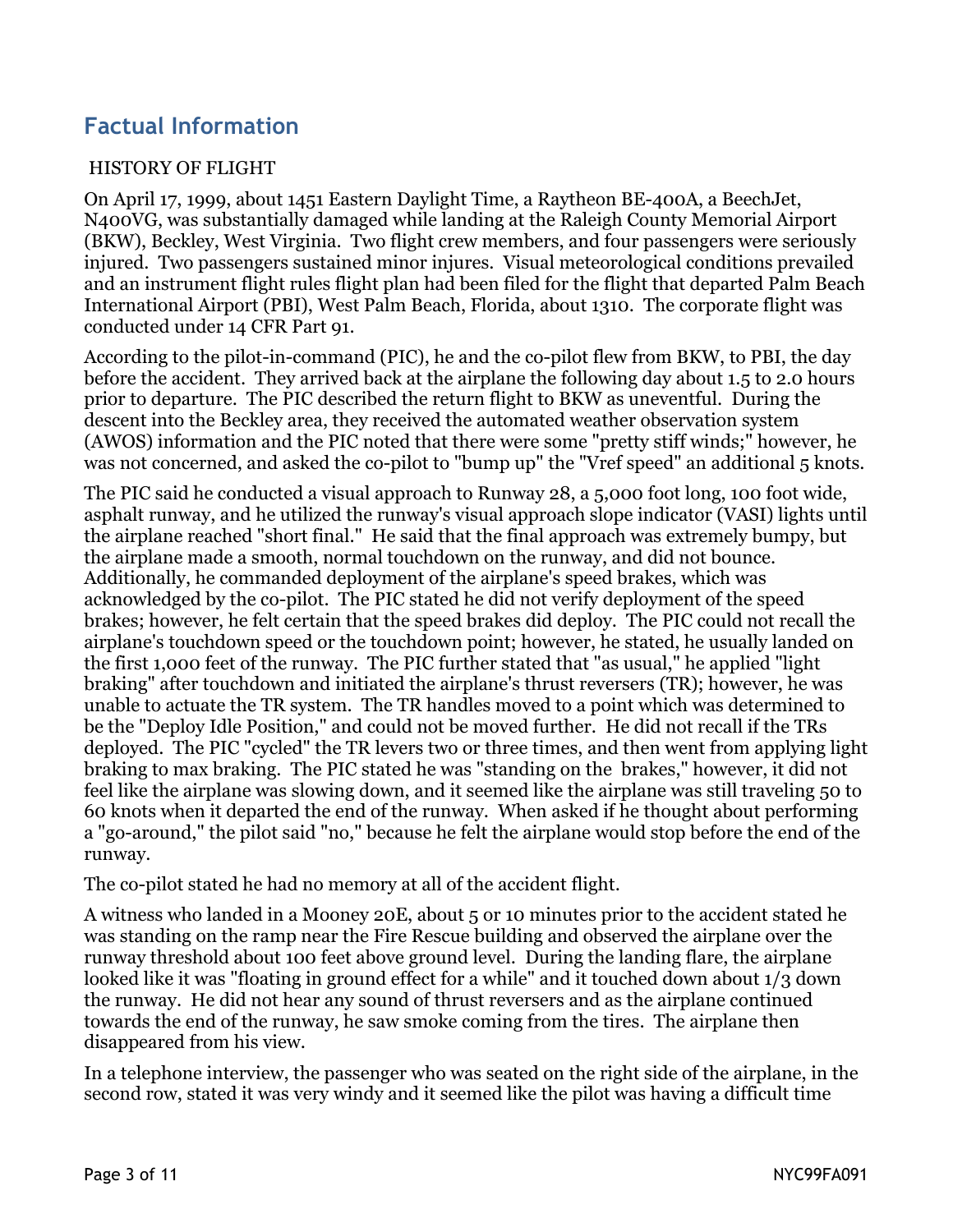getting the airplane on the ground. At some point after the touchdown, he looked out of the cockpit window and saw the end of the runway. He said the airplane seemed like it was still moving "pretty fast." As the airplane approached the end of the runway he could see smoke, which he believed was coming from the tires. The airplane entered the grass area beyond the runway, and he then sensed the airplane was falling.

A passenger who was seated on the right side of the airplane, in the last row, stated he saw the runway while the airplane was on approach to the airport. He said that he did not pay much attention to the landing; however, within a second or two, he knew the airplane had reached the middle of the runway. As the airplane continued down the runway, he thought the airplane would not be able to stop before the end of the runway. He felt the airplane enter the grass area. The airplane then became airborne, pitched down, and impacted the ground.

A third passenger stated that he felt the airplane touchdown just after it passed the terminal building. After touchdown, he did not recall feeling the thrust reverser system or any hard braking.

A fourth passenger stated that after the airplane touched down, he did not hear the airplane's thrust reverser system and did not feel the airplane slowing down. He felt the airplane depart the end of the runway, "still traveling at a great rate of speed."

The accident occurred during the hours of daylight approximately 37 degrees, 47 minutes north latitude, and 81 degrees, 7 minutes west longitude.

#### PERSONNEL INFORMATION

The PIC and co-pilot were hired on December 7, 1998, and January 1, 1999, respectively. Both pilots attended a training program for the BE-400, at Flight Safety International, Wichita, Kansas. They began flying the accident airplane in January 1999.

The PIC held an airline transport pilot certificate with a multi-engine land rating and a BE-400 type rating. He also held a commercial pilot rotorcraft rating. The PIC's most recent Federal Aviation Administration (FAA) first class medical certificate was issued on June 6, 1998. Review of the PIC's logbook revealed he had accumulated about 4,700 hours of total flight experience, of which, 107 hours were in the make and model of the accident airplane, which included about 50 hours during the 30 days prior to the accident.

The co-pilot held an airline transport pilot certificate with a multi-engine land rating and a BE-400 type rating. He also held a commercial pilot rotorcraft rating. The co-pilot's most recent FAA first class medical certificate was issued on October 27, 1998. Review of the co-pilot's logbook revealed he had accumulated about 6,250 hours of total flight experience, of which, 148 hours were in the make and model of the accident airplane, which included about 50 hours during the 30 days prior to the accident.

According to the PIC, he and the co-pilot were involved in 18 landings at BKW, with the accident airplane. The PIC was not certain exactly how many landings he performed at BKW; however, both pilots stated that they alternated between Flying Pilot and Non-Flying Pilot every other leg. The PIC stated that if he estimated that he performed 9 landings at BKW, a minimum of 3 were on Runway 28.

#### AIRCRAFT INFORMATION

Review of the airplane's maintenance records revealed it was maintained under an FAA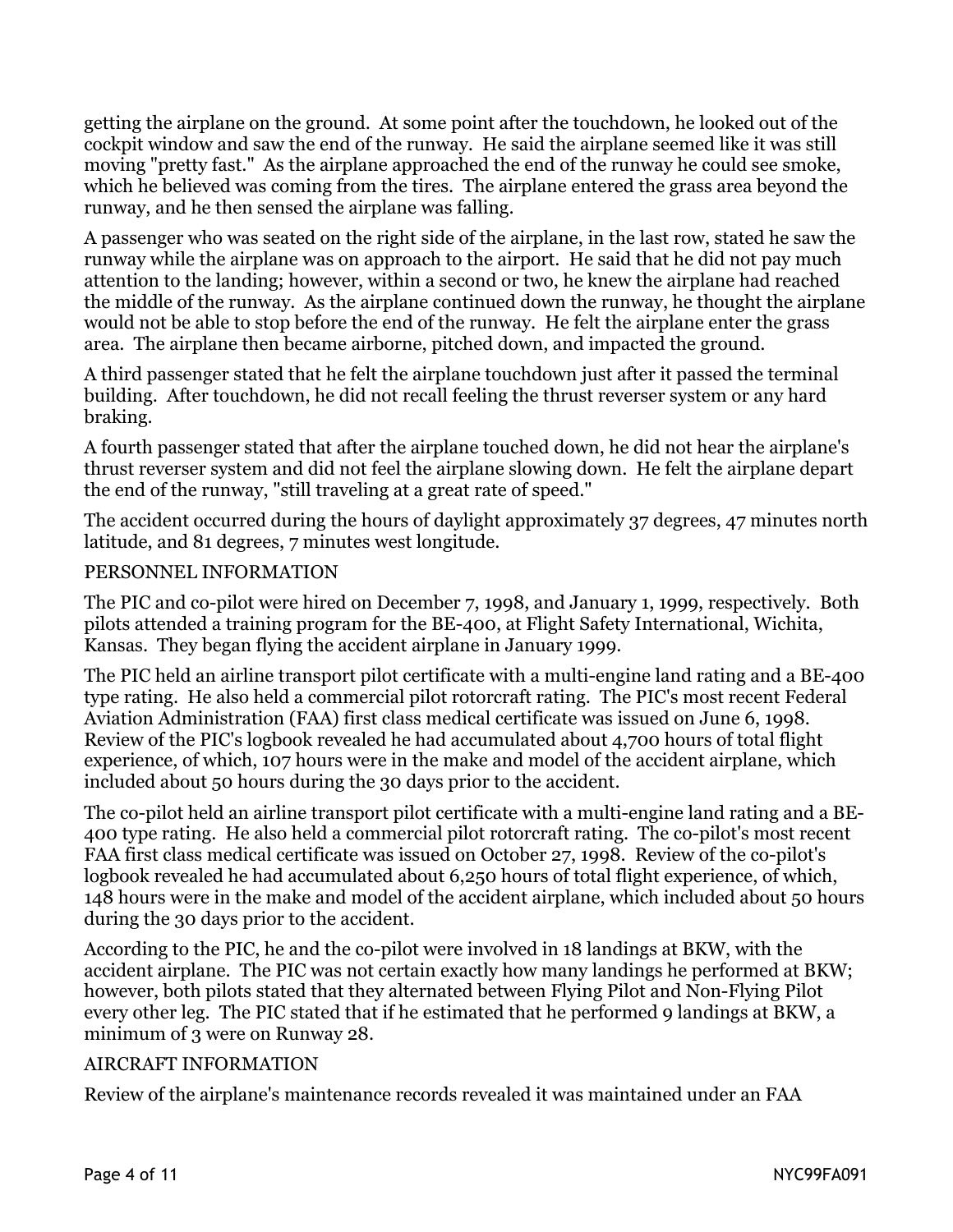approved manufacturer inspection program. The airplane's most recent inspection was an "A Inspection," which was performed on April 11, 1999. The airplane had been operated about 3 hours since the inspection.

#### METEOROLOGICAL INFORMATION

The weather reported at BKW, at the time of the accident, was: Wind from 290 degrees at 15 knots, with gusts to 21 knots; Visibility 10 statue miles; Scattered Clouds at 6,000 and 7,500 feet; Temperature 48 degrees F; Dewpoint 23 degrees F; Altimeter 29.81 in/hg.

#### FLIGHT RECORDERS

The airplane was equipped with a Fairchild A100S cockpit voice recorder (CVR). A CVR group convened on May 5, 1999, and a transcript was prepared for the last 13:38 minutes of the 31:00 minute recording.

At 1448:29, the crew received the airport's automatic weather observation system (AWOS) information which stated the winds were from 270 degrees at 15 knots with peak gusts to 29 knots.

At 1449:17, the PIC asked the co-pilot to add 5 knots onto the airplane's "V ref speed."

At 1449:50, the co-pilot transmitted that airplane was on "short final" to Runway 28.

At 1450:10, the co-pilot stated "okay you're ref plus about twenty."

At 1450:22, the co-pilot stated "'kay coming over a hundred feet. Looking good. Ref plus about twenty."

At 1450:29, the co-pilot stated "...landing check complete."

At 1450:36, the PIC stated "come on baby get down."

At 1450:38, the co-pilot stated "boards are out."

At 1450:39, the PIC stated "boards."

At 1450:44, the PIC stated "got no reversers."

At 1450:59, a sound similar to a decision height/altitude alert tone was heard, which was followed by the end of the recording.

#### WRECKAGE INFORMATION

A pair of parallel tire marks, which were about 9 feet 4 inches apart from each other, were observed to begin 3,200 feet beyond the approach end of Runway 28. Some of the tire marks contained a series of equal spaces in between the tire mark. The tire marks extended past the end of the runway and onto a grass area.

The grass area at the end of Runway 28, extended about 106 feet. The terrain then sloped down about a 45 degree angle for approximately 90 feet, then reached a plateau. This area contained small trees, bushes, rocks and several previously cut trees. Beyond the plateau was a wooded area with continued down sloping terrain.

On scene examination of the wreckage revealed the airplane came to rest on the plateau, upright, and on a magnetic course of approximately 250 degrees. All major components of the airplane were accounted for at the accident scene.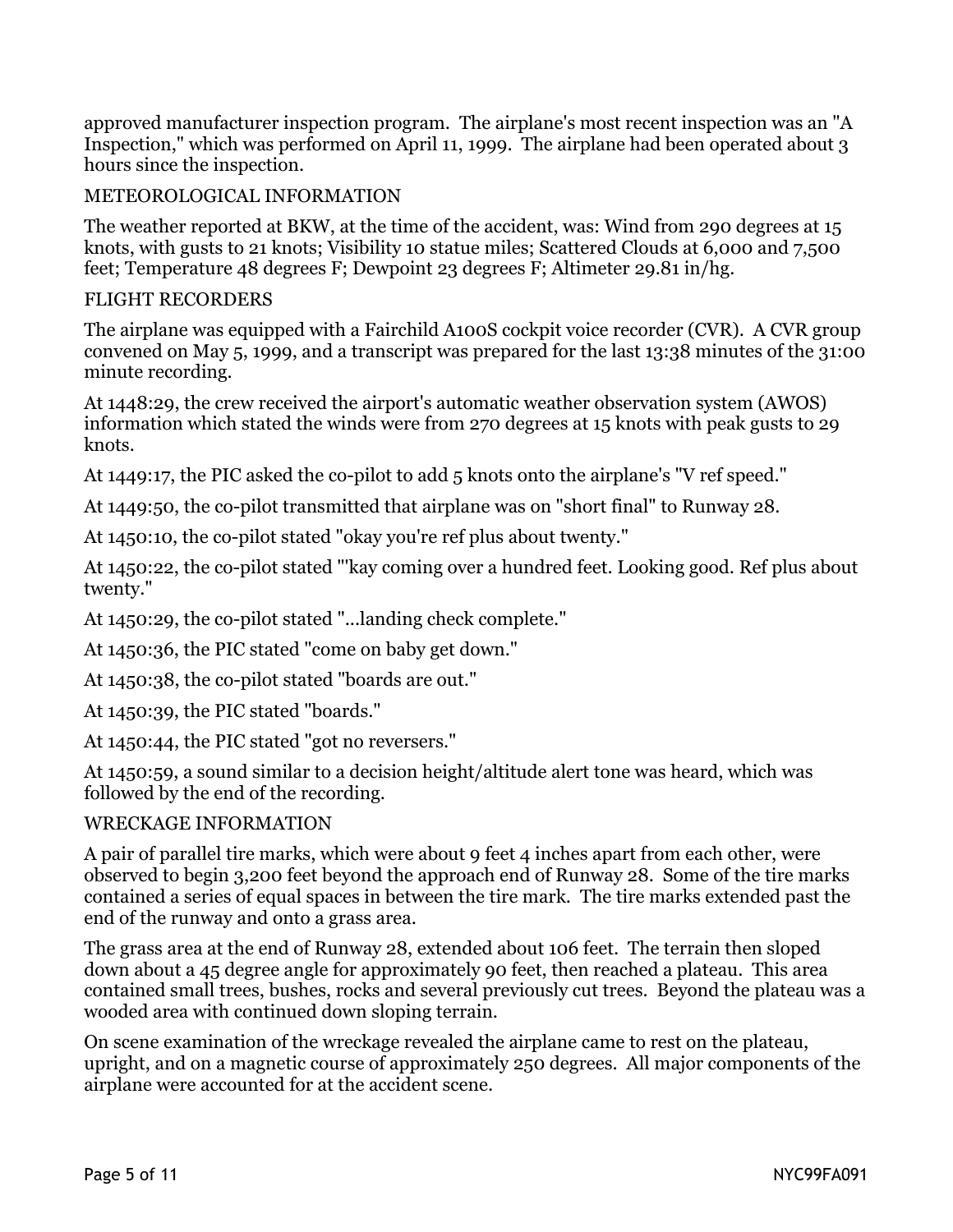The airplane's nose section was buckled slightly and crushed upward. The tail-cone was partially separated and canted to the left. The area near the tail cone was crushed upward. The left wing sustained minor damage. The right wing leading edge near the wing tip and an area near the wing root sustained impact damage. There was no scrapping or scratches observed on the underside of the fuselage or wings.

The airplane's left main landing gear was found extended. The right main landing gear was collapsed outboard near the right flap, and the nose gear was collapsed and crushed into the forward cockpit area. The tread on the main landing gear tires exhibited even wear, and no "flat spots" were observed. Additionally, the left and right main landing gear brake wear pins were measured and found to be within limits.

Flight control continuity was confirmed from the elevator, rudder, and left spoiler control surfaces to the forward cockpit area. Damage to the forward cockpit area precluded a check of the right spoiler.

The airplane's thrust reversers were found partially deployed. The left thrust reverser was canted slightly to the right. There was impact damage noted on the bottom of the left reverser, and the left forward actuating arm was broken. It was noted that the portion of the engine cowling where the left thrust reverser bucket mated against the engine, was not damaged. Additionally, several small pieces of shrubbery were found in the left thrust reverser "bucket." The right thrust reverser was not damaged and could be moved freely.

Electrical continuity of the airplane's left and right main landing gear air/ground safety switches; thrust reverser deploy/stow control and arming switches located in the throttle quadrant; and the left and right deploy limit switches located on the thrust reverser assemblies was confirmed with the use of a multi-meter.

The left and right engines were not damaged. Both engine compressor fans were free of foreign object damage, and mechanical continuity was confirmed between the low pressure compressor and low pressure turbine. The accessory gear boxes of both engines were able to be rotated by use of the starter motors. One igniter plug was removed from each engine and both exhibited little evidence of erosion. Additionally, fuel was found in the fuel pump inlet lines of both engines.

The airplane's air data computers, brake system components, thrust reverser control box, annunciator panel, and thrust reverser emergency stow switches were retained for further examination.

#### MEDICAL AND PATHOLOGICAL INFORMATION

Toxicological testing performed by hospital personnel on the PIC and co-pilot was negative for drugs and alcohol.

#### TESTS AND RESEARCH

Examination of the airplane's antiskid brake components was conducted at Crane Hydro-Aire, Burbank, California, under the supervision of an FAA inspector. Testing performed on the brake control unit, brake control valve, wheel speed transducers, and hub cabs, did not reveal any discrepancies that would have interfered with proper function of the airplane's braking system.

Examination of the airplane's air data computer was conducted at Rockwell Collins, Cedar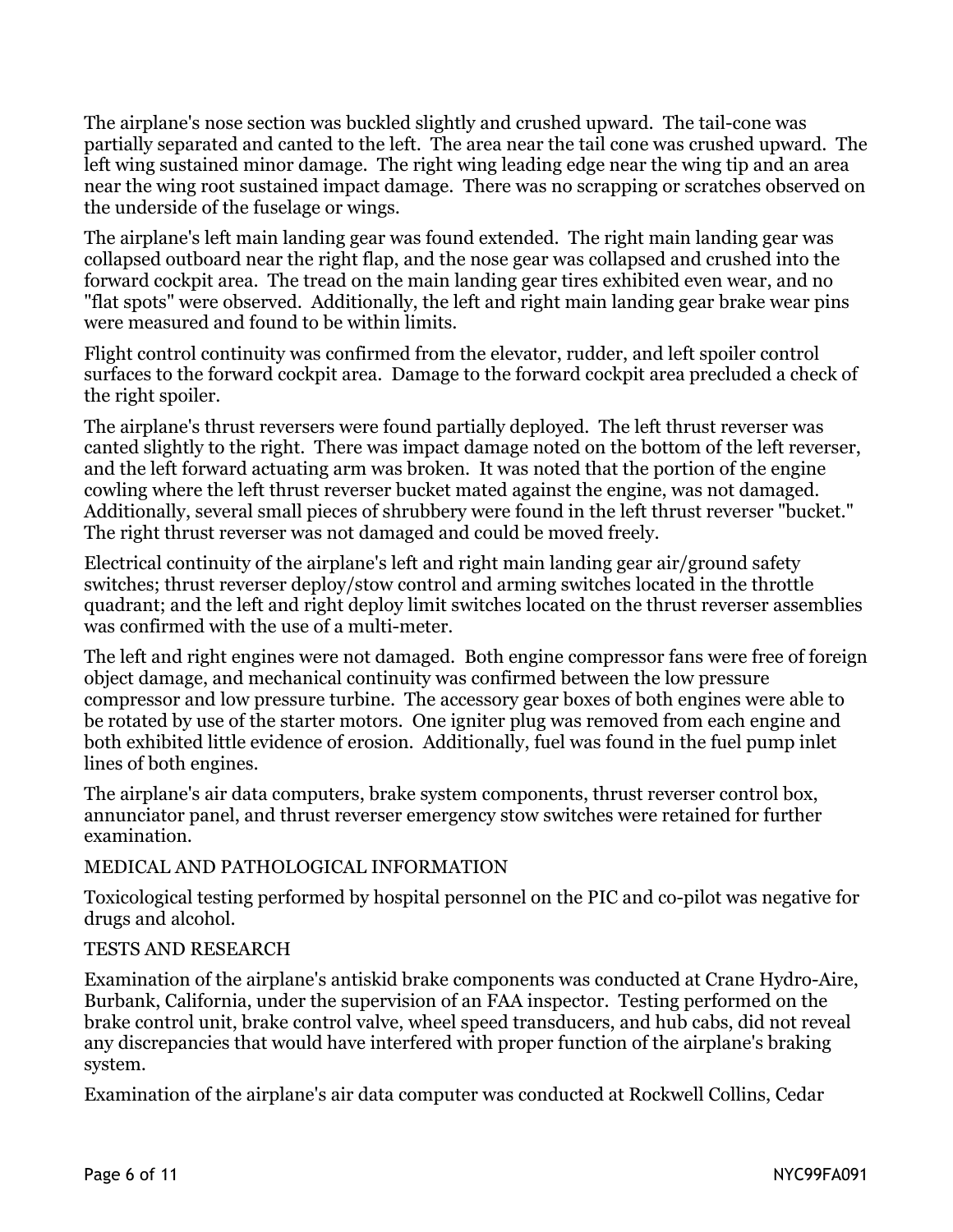Rapids, Iowa, on June 21, 1999, under the supervision of an FAA inspector. Examination of the air data computer revealed it had sustained significant impact damage and no useable information could be extracted from the unit.

On February 23, 2000, the airplane's thrust reverser control box was examined at Lee Air, Wichita, Kansas, under the supervision of an FAA aerospace engineer. No discrepancies were noted and the control box passed all functional checks required of a new unit.

On February 24, 2000, the airplane's left and right emergency stow switches were examined at Eaton Aerospace Controls Division, Costa Mesa, California, under the supervision of an FAA inspector. Examination of switches did not reveal any pre-accident malfunctions which would have precluded their normal operation.

Examination of the annunciator panel lights by the NTSB Materials Laboratory, Washington, DC, revealed no evidence of filament "stretching;" however, it was noted that the glass bulbs were intact and contained no evidence of impact damage.

#### ADDITIONAL INFORMATION

#### Airplane Performance

The pilot was not certain of the airplane's landing weight; however, he believed the airplane's landing weight was about 13,500 lbs.

According to the landing distance chart found in the BeechJet 400A Pilot's Operating Manual, at a landing weight of 13,500 lbs., the airplane's target Vref speed was 108 knots, and the estimated landing distance was about 3,100 feet. It was noted that the landing distance was predicated on the Vref speed, and the use of maximum braking. The use of the thrust reverser system was not considered in the airplane's landing distance chart.

The pilot stated that he did not calculate the airplane's landing distance prior to the accident, and that he typically experienced landing distances of 3,000 to 3,200 feet.

#### Thrust Reverser System

The airplane was equipped with an optional four-bar linkage, external target type, hydraulically operated thrust reverser system. Both pilots stated they had not experienced any problems with the airplane's thrust reverser system prior to the accident, and the PIC stated he performed a successful ground functional check of the thrust reverser system prior to departing PBI.

According to a representative of the airplane manufacturer, and the airplane's maintenance manual, the thrust reverser (TR) levers' motion was separated into three positions. Position 1 "STOWED," position 2 "DEPLOY - REVERSE IDLE," and position 3 "FULL REVERSE POWER." When the power levers are at the idle position, and the TR levers are moved from position 1 to position 2, the TR deploy/stow and arming switches located in the throttle quadrant are activated. These switches energize the TR hydraulic isolation and control valves. The isolation valves then open, and provide hydraulic pressure to the control valves. In order for the control valves to open, the TR emergency stow switches must not have been activated, and one of the airplane's two air/ground safety switches must be in the "ground" mode. The control valves would then direct hydraulic pressure to the deploy side of the TR actuators, which would cause the actuator's to start moving. This movement unlocks the TR linkage mechanisms and drives the TR's to the deployed position. When the TR's are fully deployed,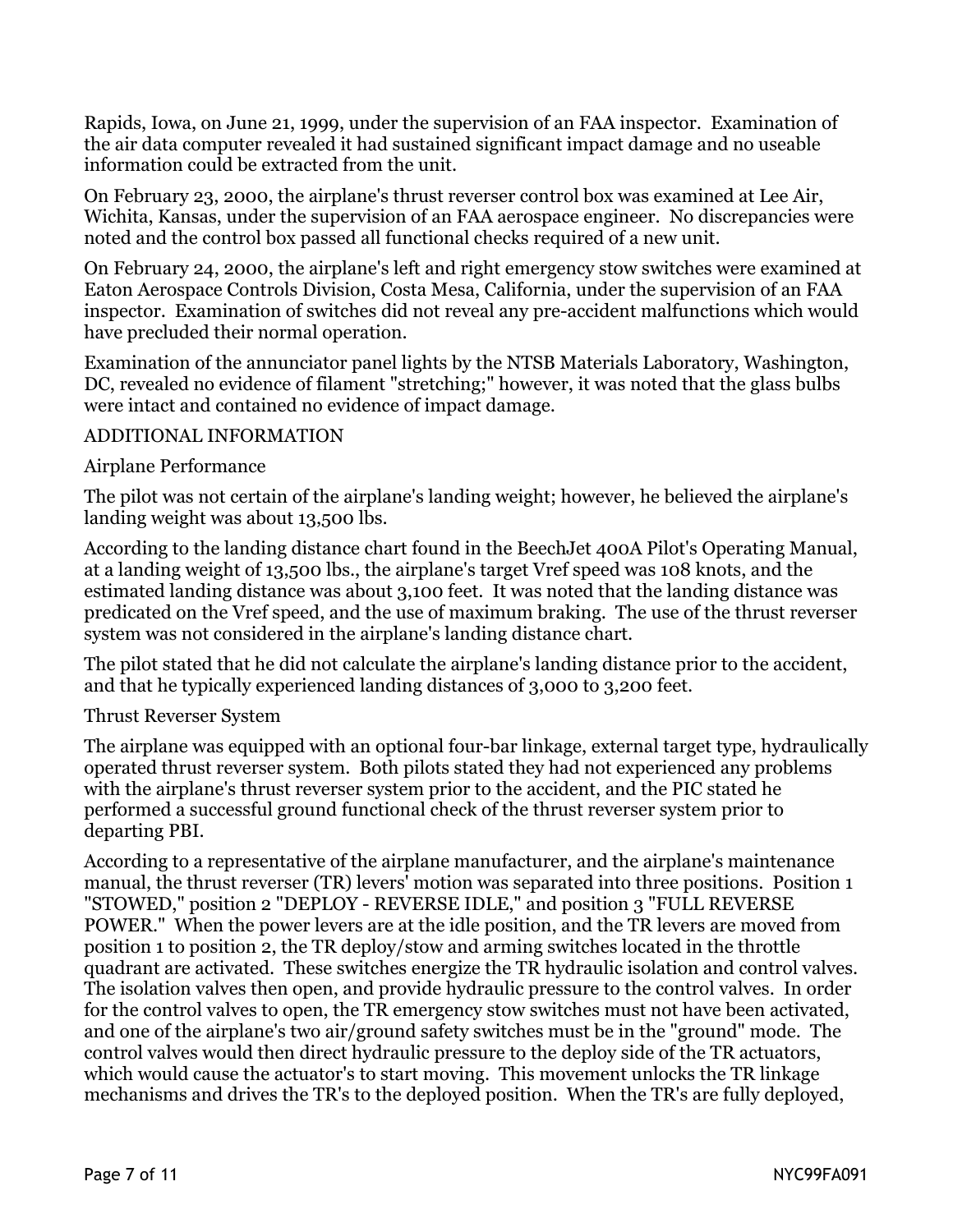the deploy limit switches are activated, which completes the deployment cycle.

The BeechJet 400A Pilot's Operating Handbook, Thrust Reverser System, Normal Operation, stated in part:

"When the deployment cycle is completed, 28V DC is supplied through the deploy limit switch to the thrust interlock solenoid (LH or RH) which releases the reverser lever interlock. The pilot may then move the reverser lever(s) further upward, driving the thrust linkage from IDLE to any desired reverse setting [position 2 to position 3]."

The airplane was equipped with a left and right "TR ARM," "UNLOCKED," and "DEPLOY" annunciator light which illuminate during the TR deploy cycle. According to airplane manufacturer, excessive pressure on the TR levers before illumination of the "DEPLOY" lights can prevent the interlock solenoids from retracting.

The BeechJet 400A Airplane Flight Manual (AFM), Normal Landing Checklist stated:

|          | Speed Brakes------------------------------Extend 4. Thrust Reversers---------------------------Deploy 5. |  |
|----------|----------------------------------------------------------------------------------------------------------|--|
|          |                                                                                                          |  |
| Required |                                                                                                          |  |

The PIC stated he could not recall if he observed any lights associated with the TR system. Additionally, the pilot said that he had never performed a landing in the BeechJet 400A without using the airplane's thrust reverser system.

#### Speed Brake System

The airplane uses spoilers for both roll control and as a speed brake. According to a representative of the airplane manufacturer and the airplane's maintenance manual, the "speed brake" function is not available if the airplane's flaps were set to a position greater than 10-degrees or if a power lever was at a position greater than 85 percent. During a normal landing, the flaps are set to 30-degrees (full-down), and the speed brake system can be activated as a "lift dump system." When the speed brake switch is placed in the extend (EXT) position the speed brakes will deploy and the switch will be electrically held in the EXT position, provided that the airplane has "weight on wheels," and the emergency retract cover switch was not in the "EMERG" position. The speed brake would automatically retract if a power lever was advanced to a position greater than 85-percent, or if "weight on wheels" was lost. Additionally, when the speed brakes are extended the "SPD BRAKE EXTEND" annunciator light, located in front of the co-pilot would illuminate.

#### Refueling

Fueling records revealed the airplane was fueled with 371 gallons of Jet-A fuel before it departed PBI. The fuel receipt indicated that both wing fuel tanks were topped off, and 244 gallons was added to the fuselage tank.

#### Wreckage Release

The airplane wreckage was released on April 23, 1999, to a representative of the owners insurance company.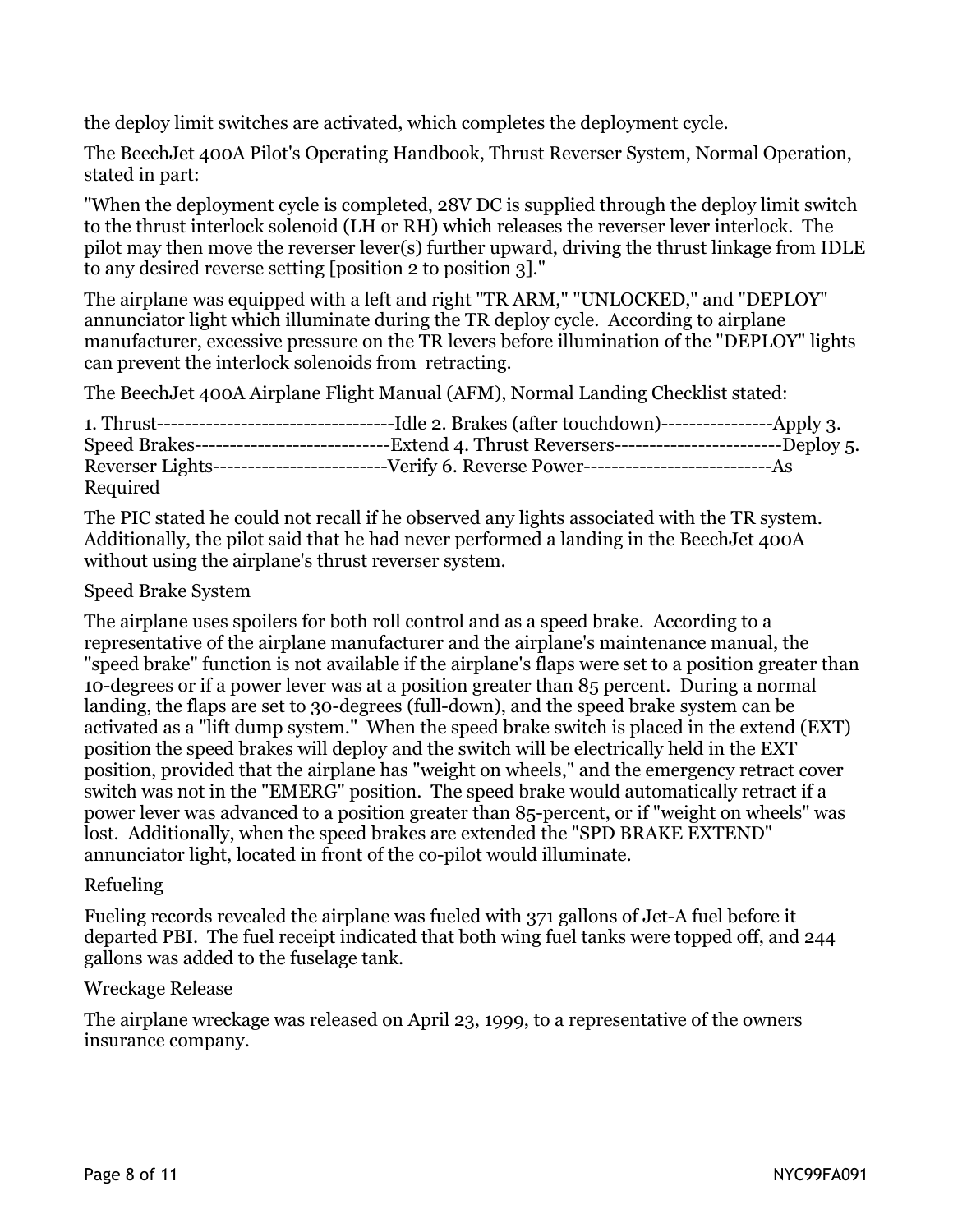### **Pilot Information**

| Certificate:                     | Airline Transport; Commercial                                                                                                                                                                                                                     | Age:                         | 42. Male                      |  |
|----------------------------------|---------------------------------------------------------------------------------------------------------------------------------------------------------------------------------------------------------------------------------------------------|------------------------------|-------------------------------|--|
| Airplane Rating(s):              | Multi-engine Land; Single-engine<br>Land                                                                                                                                                                                                          | Seat Occupied:               | Left                          |  |
| <b>Other Aircraft Rating(s):</b> | Helicopter                                                                                                                                                                                                                                        | <b>Restraint Used:</b>       | Seatbelt, Shoulder<br>harness |  |
| Instrument Rating(s):            | Airplane; Helicopter                                                                                                                                                                                                                              | <b>Second Pilot Present:</b> | Yes                           |  |
| Instructor Rating(s):            | None                                                                                                                                                                                                                                              | <b>Toxicology Performed:</b> | Yes.                          |  |
| <b>Medical Certification:</b>    | Class 1 Valid Medical--no<br>waivers/lim.                                                                                                                                                                                                         | <b>Last Medical Exam:</b>    | 06/29/1998                    |  |
| <b>Occupational Pilot:</b>       | Last Flight Review or Equivalent:                                                                                                                                                                                                                 |                              |                               |  |
| <b>Flight Time:</b>              | 4719 hours (Total, all aircraft), 107 hours (Total, this make and model), 2185 hours (Pilot In<br>Command, all aircraft), 122 hours (Last 90 days, all aircraft), 52 hours (Last 30 days, all<br>aircraft), 2 hours (Last 24 hours, all aircraft) |                              |                               |  |

# **Aircraft and Owner/Operator Information**

| Aircraft Manufacturer:        | Raytheon Corporate Jets                 | <b>Registration:</b>                         | N400VG      |
|-------------------------------|-----------------------------------------|----------------------------------------------|-------------|
| Model/Series:                 | BE-400A BE-400A                         | <b>Aircraft Category:</b>                    | Airplane    |
| Year of Manufacture:          |                                         | <b>Amateur Built:</b>                        | No          |
| Airworthiness Certificate:    | Normal                                  | Serial Number:                               | RK-113      |
| Landing Gear Type:            | Retractable - Tricycle                  | Seats:                                       | 8           |
| Date/Type of Last Inspection: | 04/11/1999, Continuous<br>Airworthiness | <b>Certified Max Gross Wt.:</b>              | 16100 lbs   |
| Time Since Last Inspection:   | 3 Hours                                 | Engines:                                     | 2 Turbo Fan |
| Airframe Total Time:          | 1215 Hours                              | <b>Engine Manufacturer:</b>                  | P&W Canada  |
| ELT:                          | Not installed                           | <b>Engine Model/Series:</b>                  | JT15D-5     |
| <b>Registered Owner:</b>      | <b>VECELLIO AND GROGAN</b>              | <b>Rated Power:</b>                          | 2965 lbs    |
| Operator:                     | <b>VECELLIO AND GROGAN</b>              | <b>Air Carrier Operating</b><br>Certificate: | None        |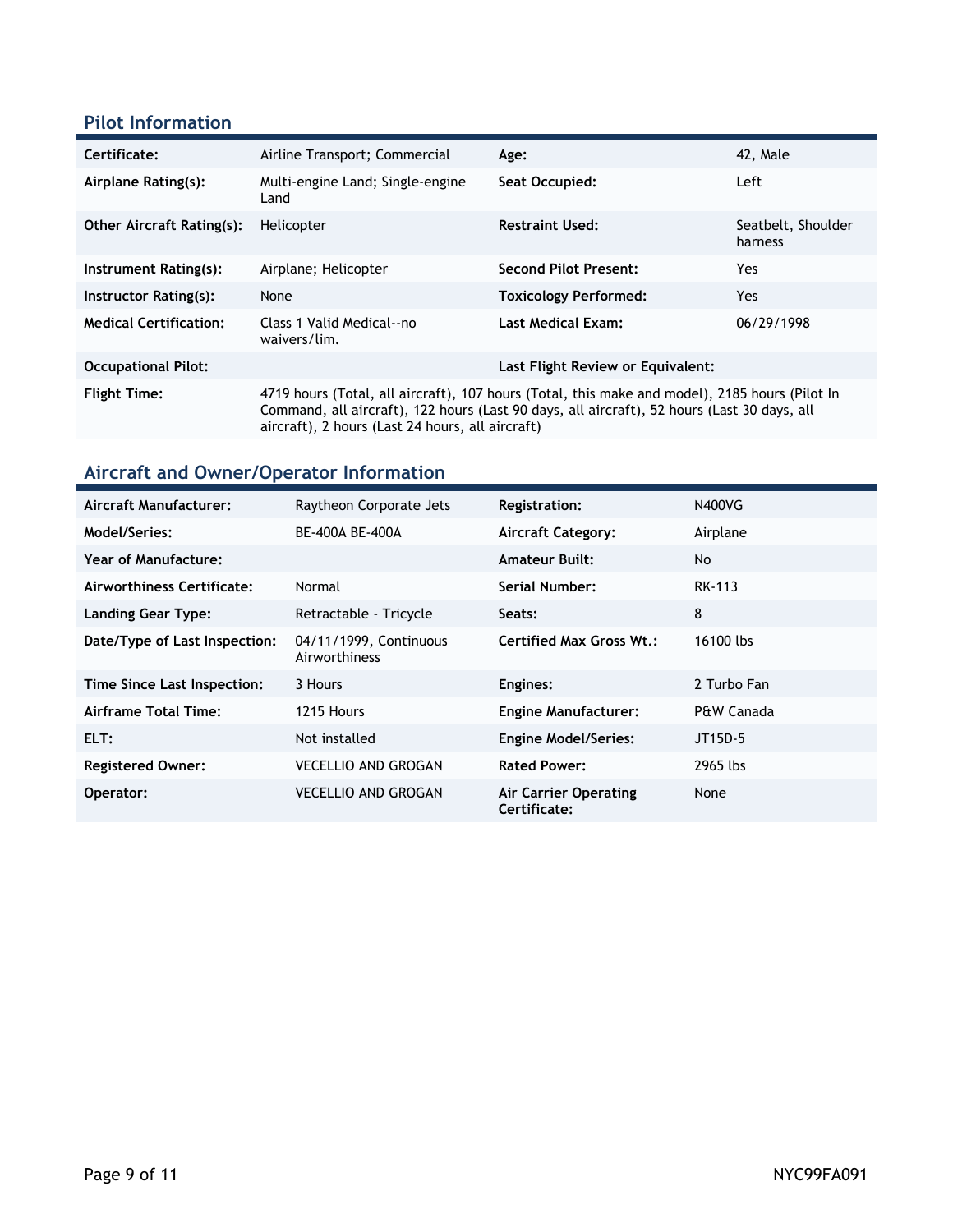### **Meteorological Information and Flight Plan**

| <b>Conditions at Accident Site:</b>     | <b>Visual Conditions</b>     | <b>Condition of Light:</b>    | Day                  |
|-----------------------------------------|------------------------------|-------------------------------|----------------------|
| <b>Observation Facility, Elevation:</b> | BWK, 2504 ft msl             | <b>Observation Time:</b>      | 1451 EDT             |
| Distance from Accident Site:            | 0 Nautical Miles             | Direction from Accident Site: | $\mathbf{0}^{\circ}$ |
| Lowest Cloud Condition:                 | Scattered / 6000 ft agl      | Temperature/Dew Point:        | 9°C / -5°C           |
| Lowest Ceiling:                         | None / 0 ft agl              | Visibility                    | 10 Miles             |
| Wind Speed/Gusts, Direction:            | 15 knots/ 21 knots, 290°     | Visibility (RVR):             | $0$ ft               |
| <b>Altimeter Setting:</b>               | 29 inches Hg                 | Visibility (RVV):             | 0 Miles              |
| <b>Precipitation and Obscuration:</b>   |                              |                               |                      |
| <b>Departure Point:</b>                 | WEST PALM BEACH, FL<br>(PBI) | Type of Flight Plan Filed:    | IFR.                 |
| Destination:                            | (BKW)                        | <b>Type of Clearance:</b>     | <b>IFR</b>           |
| <b>Departure Time:</b>                  | 1310 EDT                     | <b>Type of Airspace:</b>      | Class E              |

# **Airport Information**

| Airport:                  | RALEIGH COUNTY MEMORIAL (BKW) | <b>Runway Surface Type:</b>      | Asphalt                |
|---------------------------|-------------------------------|----------------------------------|------------------------|
| <b>Airport Elevation:</b> | 2504 ft                       | <b>Runway Surface Condition:</b> | Drv                    |
| Runway Used:              | 28                            | IFR Approach:                    | None                   |
| Runway Length/Width:      | 5000 ft / 100 ft              | VFR Approach/Landing:            | Full Stop; Straight-in |

### **Wreckage and Impact Information**

| Crew Injuries:          | 2 Serious          | Aircraft Damage:           | Substantial |
|-------------------------|--------------------|----------------------------|-------------|
| Passenger Injuries:     | 4 Serious, 2 Minor | <b>Aircraft Fire:</b>      | None        |
| <b>Ground Injuries:</b> | N/A                | <b>Aircraft Explosion:</b> | None        |
| Total Injuries:         | 6 Serious, 2 Minor | Latitude, Longitude:       |             |

### **Administrative Information**

| Investigator In Charge (IIC):            | <b>LUKE</b>                                                                                                                                                                                                                                                                                                                                        | <b>SCHIADA</b>                                                                              | <b>Adopted Date:</b> | 09/28/2000 |
|------------------------------------------|----------------------------------------------------------------------------------------------------------------------------------------------------------------------------------------------------------------------------------------------------------------------------------------------------------------------------------------------------|---------------------------------------------------------------------------------------------|----------------------|------------|
| <b>Additional Participating Persons:</b> |                                                                                                                                                                                                                                                                                                                                                    | DAVE L BURGESS; CHARLESTON, WV<br>PAUL E YOOS; WICHITA, KS<br>PAUL F CROSBY; BRIDGEPORT, WV |                      |            |
| <b>Publish Date:</b>                     |                                                                                                                                                                                                                                                                                                                                                    |                                                                                             |                      |            |
| <b>Investigation Docket:</b>             | NTSB accident and incident dockets serve as permanent archival information for the NTSB's<br>investigations. Dockets released prior to June 1, 2009 are publicly available from the NTSB's<br>Record Management Division at pubing@ntsb.gov, or at 800-877-6799. Dockets released after<br>this date are available at http://dms.ntsb.gov/pubdms/. |                                                                                             |                      |            |